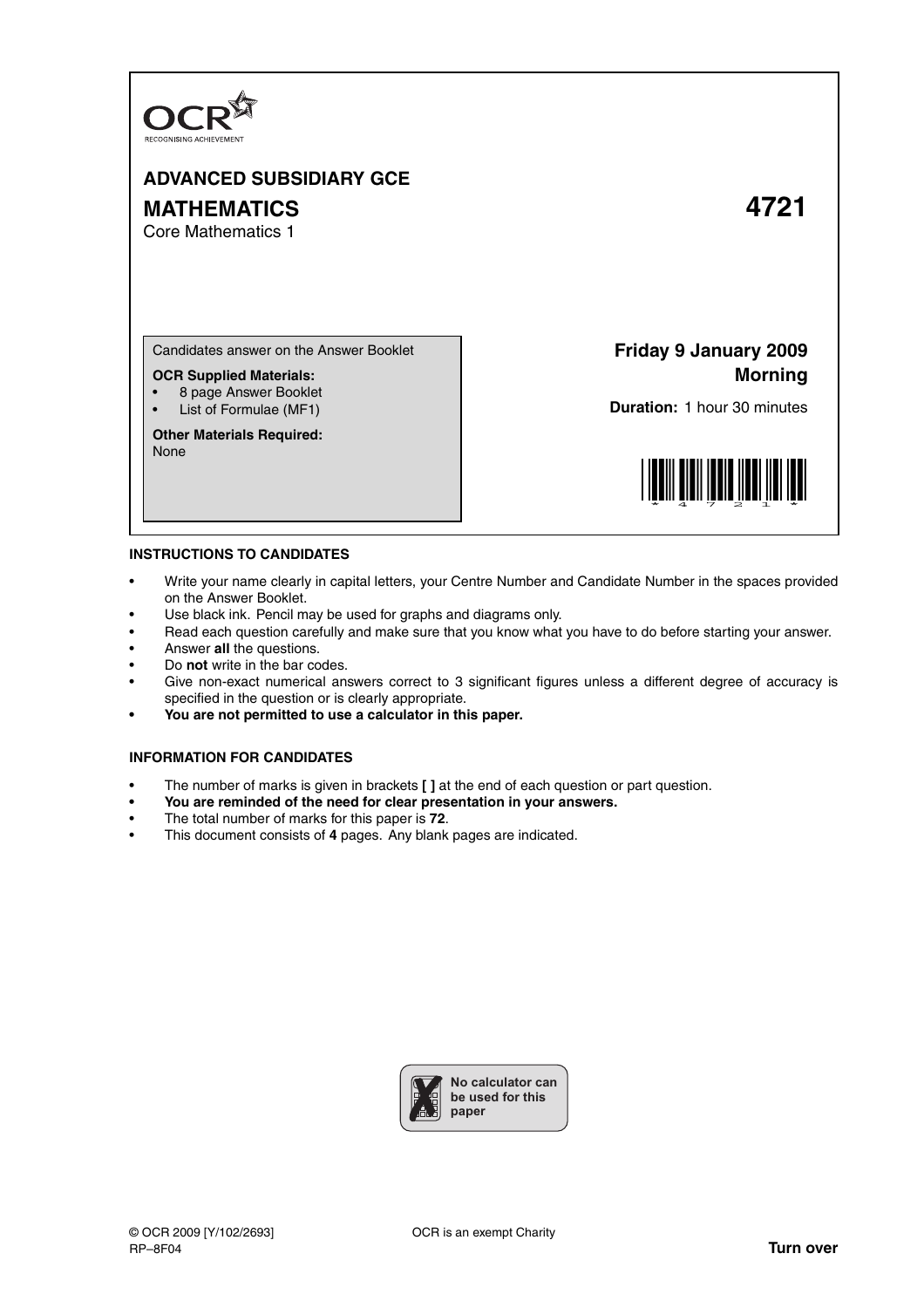- **1** Express  $\sqrt{45} + \frac{20}{\sqrt{5}}$  $\sqrt{5}$ in the form  $k\sqrt{5}$ , where *k* is an integer. **[3]**
- **2** Simplify
	- **(i)**  $(\sqrt[3]{x})^6$ , **[1]**

(ii) 
$$
\frac{3y^4 \times (10y)^3}{2y^5}
$$
 [3]

**3** Solve the equation  $3x^{\frac{2}{3}} + x^{\frac{1}{3}}$  $\overline{3} - 2 = 0.$  [5]

4 (i) Sketch the curve 
$$
y = \frac{1}{x^2}
$$
. [2]

- (ii) The curve  $y = \frac{1}{r^2}$  $\frac{1}{x^2}$  is translated by 3 units in the negative *x*-direction. State the equation of the curve after it has been translated. **[2]**
- (iii) The curve  $y = \frac{1}{r^2}$  $\frac{1}{x^2}$  is stretched parallel to the *y*-axis with scale factor 4 and, as a result, the point *P*(1, 1) is transformed to the point *Q*. State the coordinates of *Q*. **[2]**

5 Find 
$$
\frac{dy}{dx}
$$
 in each of the following cases:

**(i)**  $y = 10x^{-5}$ , **[2]**

$$
(ii) \ \ y = \sqrt[4]{x}, \tag{3}
$$

(iii) 
$$
y = x(x+3)(1-5x)
$$
. [4]

**6** (i) Express  $5x^2 + 20x - 8$  in the form  $p(x + q)$  $2 + r$ . **[4]** 

- **(ii)** State the equation of the line of symmetry of the curve  $y = 5x^2 + 20x 8$ . [1]
- **(iii)** Calculate the discriminant of  $5x^2 + 20x 8$ . **[2]**
- (iv) State the number of real roots of the equation  $5x^2 + 20x 8 = 0$ . [1]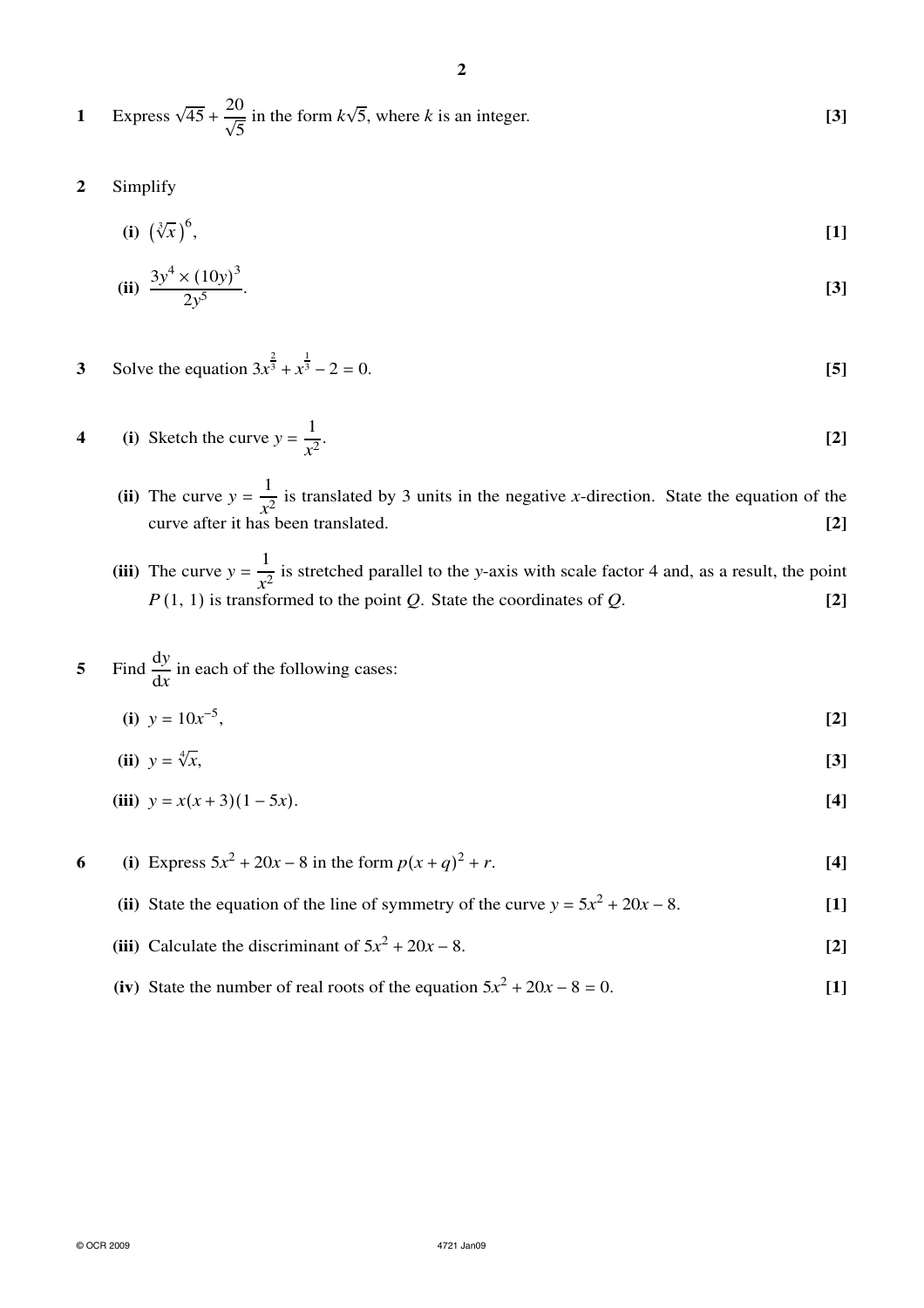|  |  | The line with equation $3x + 4y - 10 = 0$ passes through point A (2, 1) and point B (10, k). |  |  |  |  |  |
|--|--|----------------------------------------------------------------------------------------------|--|--|--|--|--|
|--|--|----------------------------------------------------------------------------------------------|--|--|--|--|--|

|   | (i) Find the value of $k$ .                                                                                                                                                                                                                                                                   | $[2]$ |  |  |  |
|---|-----------------------------------------------------------------------------------------------------------------------------------------------------------------------------------------------------------------------------------------------------------------------------------------------|-------|--|--|--|
|   | (ii) Calculate the length of $AB$ .                                                                                                                                                                                                                                                           | $[2]$ |  |  |  |
|   | A circle has equation $(x-6)^2 + (y+2)^2 = 25$ .                                                                                                                                                                                                                                              |       |  |  |  |
|   | (iii) Write down the coordinates of the centre and the radius of the circle.                                                                                                                                                                                                                  | $[2]$ |  |  |  |
|   | (iv) Verify that $AB$ is a diameter of the circle.                                                                                                                                                                                                                                            | $[2]$ |  |  |  |
|   |                                                                                                                                                                                                                                                                                               |       |  |  |  |
| 8 | (i) Solve the equation $5 - 8x - x^2 = 0$ , giving your answers in simplified surd form.                                                                                                                                                                                                      | [3]   |  |  |  |
|   | (ii) Solve the inequality $5 - 8x - x^2 \le 0$ .                                                                                                                                                                                                                                              | $[2]$ |  |  |  |
|   | $\frac{1}{2}$ and $\frac{1}{2}$ and $\frac{1}{2}$ and $\frac{1}{2}$ and $\frac{1}{2}$ and $\frac{1}{2}$ and $\frac{1}{2}$ and $\frac{1}{2}$ and $\frac{1}{2}$ and $\frac{1}{2}$ and $\frac{1}{2}$ and $\frac{1}{2}$ and $\frac{1}{2}$ and $\frac{1}{2}$ and $\frac{1}{2}$ and $\frac{1}{2}$ a |       |  |  |  |

- (iii) Sketch the curve  $y = (5 8x x^2)(x + 4)$ , giving the coordinates of the points where the curve crosses the coordinate axes. **[5]**
- **9** The curve  $y = x^3 + px^2 + 2$  has a stationary point when  $x = 4$ . Find the value of the constant *p* and determine whether the stationary point is a maximum or minimum point. **[7]**
- **10** A curve has equation  $y = x^2 + x$ .
	- (i) Find the gradient of the curve at the point for which  $x = 2$ . [2]
	- (ii) Find the equation of the normal to the curve at the point for which  $x = 2$ , giving your answer in the form  $ax + by + c = 0$ , where a, b and c are integers. the form  $ax + by + c = 0$ , where *a*, *b* and *c* are integers.
	- (iii) Find the values of *k* for which the line  $y = kx 4$  is a tangent to the curve. [6]